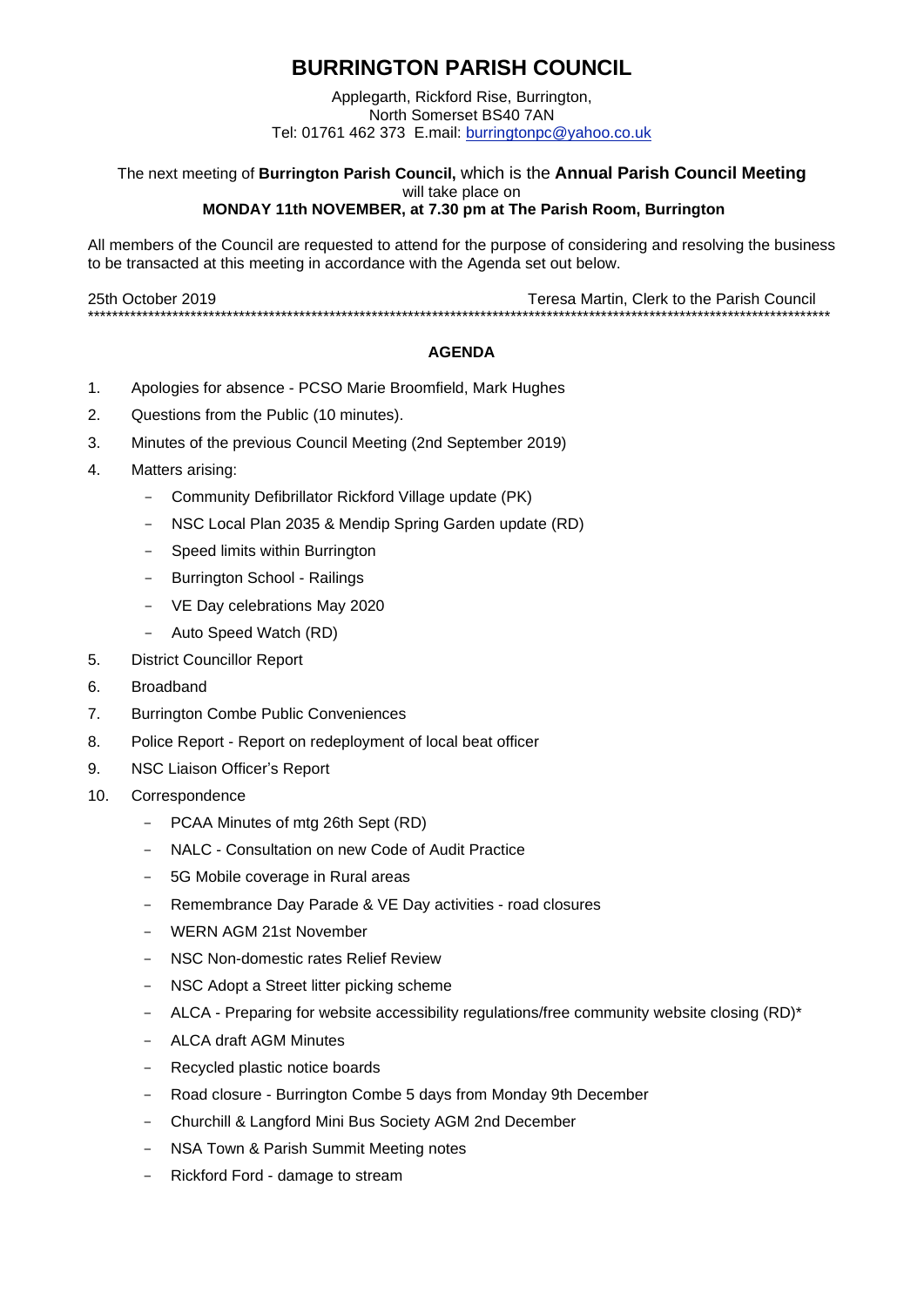## **BURRINGTON PARISH COUNCIL**

- Link Lane
- NSC Development Management T&P Council workshop 5th December cancelled
- NACa In Short \*
- NALC/ALCA estimated subscription 2020-21 is £104.48
- Invitation to Bristol Airport's Community Review 3rd December
- 11. Planning Applications
	- 19/P/2165/FUL Mendip Framing conversion and changing use to 2 residential dwellings
	- 19/P/2250/FUH 2 Yew Tree Close, Langford First floor extension over existing garage
	- 19/P/2403/TRCA The Byre, Langford Road Crown reduction of Cherry Tree

**Updates** 

- Bristol Airport expansion (RD)
- Blagdon Water Gardens (RD)
- 12. Joint Spatial Plan & Joint Transport Study (RD)
- 13. Burial Ground/Churchyard
- 14. Accounts Receipts & Payments
- 15. Any Other Business
- 16. Date of next meeting